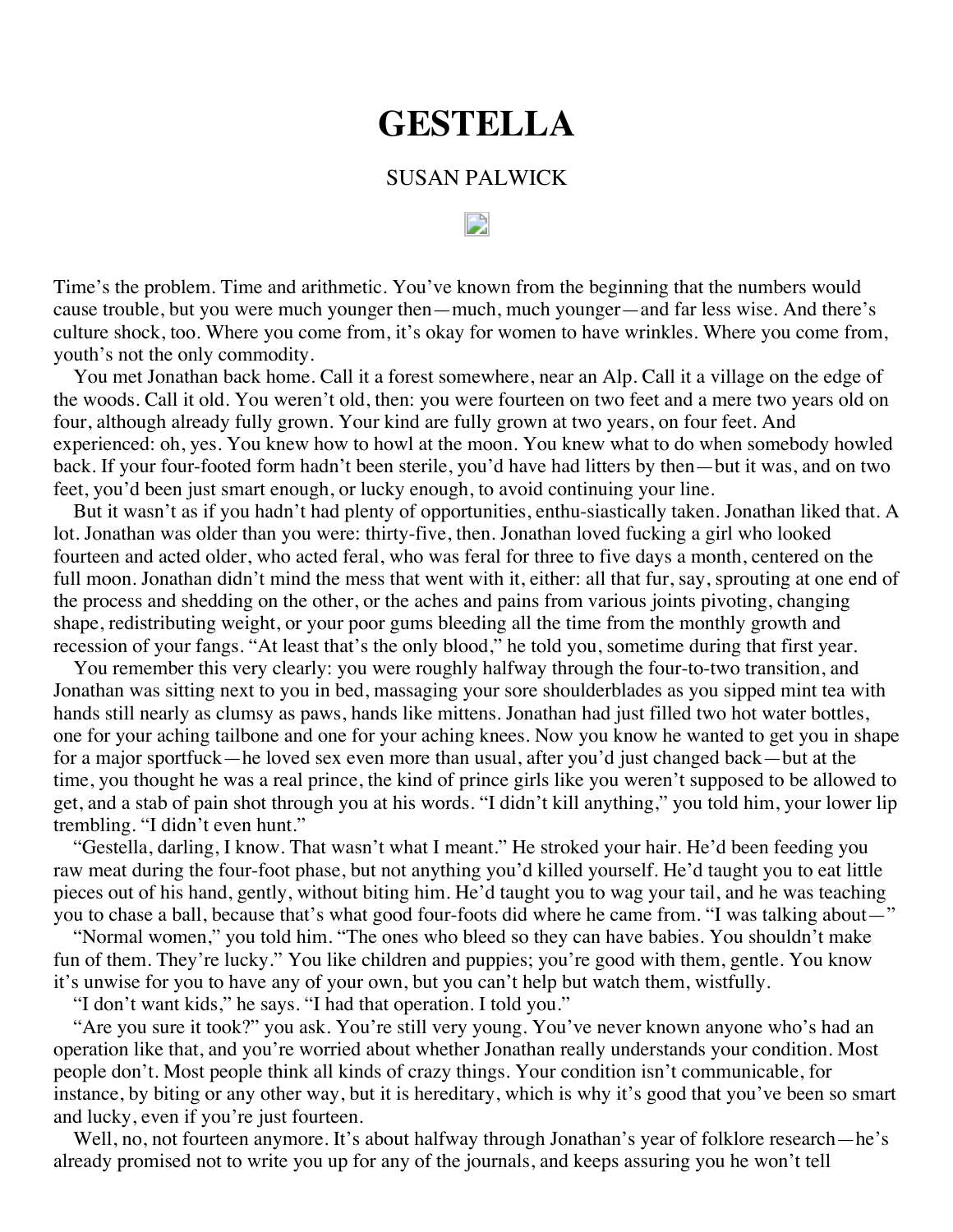anybody, although later you'll realize that's for his protection, not yours—so that would make you, oh, seventeen or eighteen. Jonathan's still thirty-five. At the end of the year, when he flies you back to the United States with him so the two of you can get married, he'll be thirty-six. You'll be twenty-one on two feet, three years old on four.

Seven-to-one. That's the ratio. You've made sure Jonathan understands this. "Oh, sure," he says. "Just like for dogs. One year is seven human years. Everybody knows that. But how can it be a problem, darling, when we love each other so much?" And even though you aren't fourteen anymore, you're still young enough to believe him.

At first it's fun. The secret's a bond between you, a game. You speak in code. Jonathan splits your name in half, calling you Jessie on four feet and Stella on two. You're Stella to all his friends, and most of them don't even know that he has a dog one week a month. The two of you scrupulously avoid scheduling social commitments for the week of the full moon, but no one seems to notice the pattern, and if anyone does notice, no one cares. Occasionally someone you know sees Jessie, when you and Jonathan are out in the park playing with balls, and Jonathan always says that he's taking care of his sister's dog while she's away on business. His sister travels a lot, he explains. Oh, no, Stella doesn't mind, but she's always been a bit nervous around dogs—even though Jessie's such a good dog—so she stays home during the walks.

Sometimes strangers come up, shyly. "What a beautiful dog!" they say. "What a big dog! What kind of dog is that?"

"Husky-wolfhound cross," Jonathan says airily. Most people accept this. Most people know as much about dogs as dogs know about the space shuttle.

Some people know better, though. Some people look at you, and frown a little, and say, "Looks like a wolf to me. Is she part wolf?"

"Could be," Jonathan always says with a shrug, his tone as breezy as ever. And he spins a little story about how his sister adopted you from the pound because you were the runt of the litter and no one else wanted you, and now look at you! No one would ever take you for a runt now! And the strangers smile and look encouraged and pat you on the head, because they like stories about dogs being rescued from the pound.

You sit and down and stay during these conversations; you do whatever Jonathan says. You wag your tail and cock your head and act charming. You let people scratch you behind the ears. You're a good dog. The other dogs in the park, who know more about their own species than most people do, aren't fooled by any of this; you make them nervous, and they tend to avoid you, or to act supremely submissive if avoidance isn't possible. They grovel on their bellies, on their backs; they crawl away backwards, whining.

Jonathan loves this. Jonathan loves it that you're the alpha with the other dogs—and, of course, he loves it that he's your alpha. Because that's another thing people don't understand about your condition: they think you're vicious, a ravening beast, a fanged monster from hell. In fact, you're no more bloodthirsty than any dog not trained to mayhem. You haven't been trained to mayhem: you've been trained to chase balls. You're a pack animal, an animal who craves hierarchy, and you, Jessie, are a oneman dog. Your man's Jonathan. You adore him. You'd do anything for him, even let strangers who wouldn't know a wolf from a wolfhound scratch you behind the ears.

The only fight you and Jonathan have, that first year in the States, is about the collar. Jonathan insists that Jessie wear a collar. Otherwise, he says, he could be fined. There are policemen in the park. Jessie needs a collar and an ID tag and rabies shots.

Jessie, you say on two feet, needs so such thing. You, Stella, are bristling as you say this, even though you don't have fur at the moment. "Jonathan," you tell him, "ID tags are for dogs who wander. Jessie will never leave your side, unless you throw a ball for her. And I'm not going to get rabies. All I eat is Alpo, not dead raccoons: how am I going to get rabies?"

"It's the law," he says gently. "It's not worth the risk, Stella."

And then he comes and rubs your head and shoulders that way, the way you've never been able to resist, and soon the two of you are in bed having a lovely sportfuck, and somehow by the end of the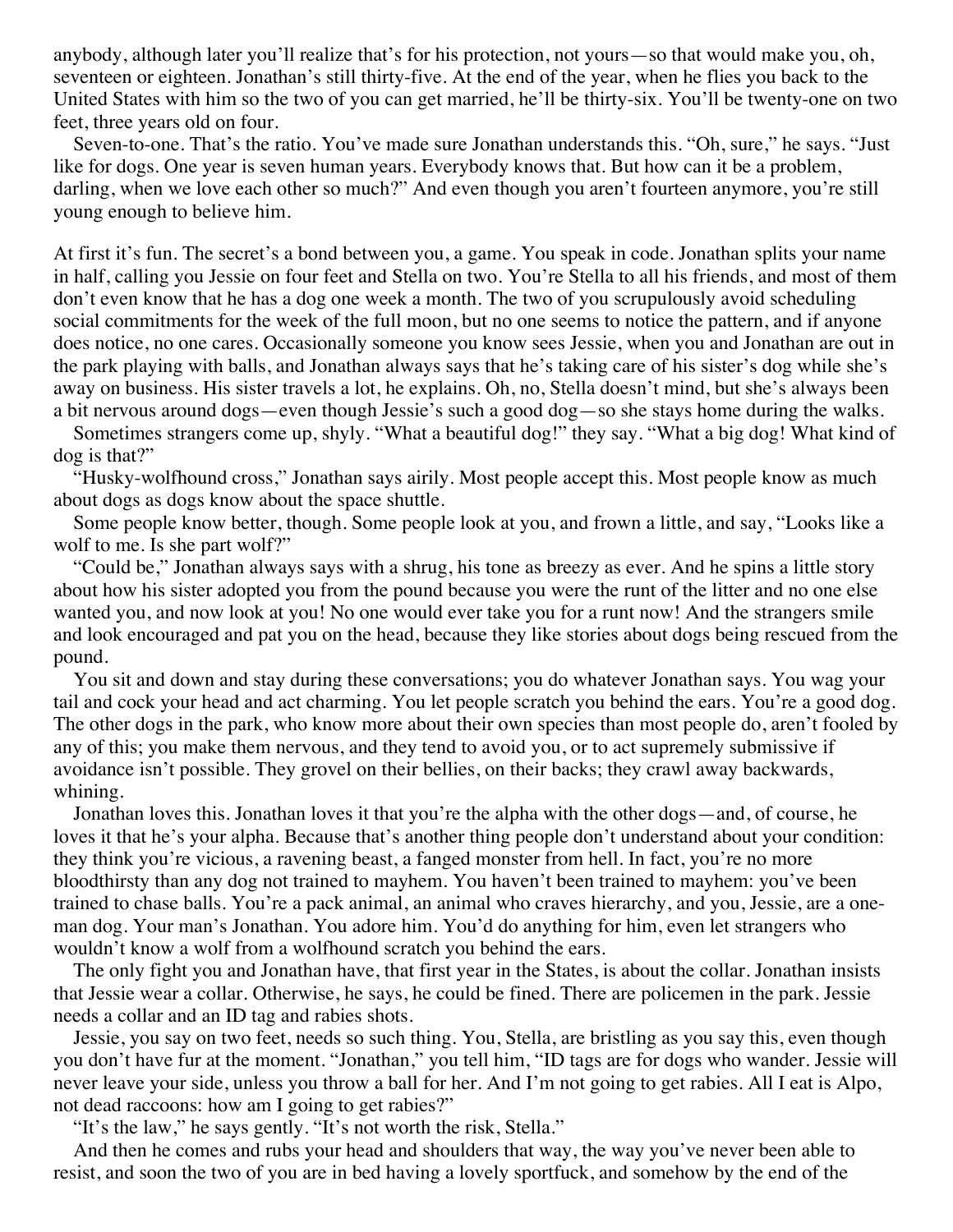evening, Jonathan's won. Well, of course he has: he's the alpha.

So the next time you're on four feet, Jonathan puts a strong chain choke collar and an ID tag around your neck, and then you go to the vet and get your shots. You don't like the vet's office much, because it smells of too much fear and pain, but the people there pat you and give you milk bones and tell you how beautiful you are, and the vet's hands are gentle and kind.

The vet likes dogs. She also knows wolves from wolfhounds. She looks at you, hard, and then looks at Jonathan. "Gray wolf?" she asks.

"I don't know," says Jonathan. "She could be a hybrid."

"She doesn't look like a hybrid to me." So Jonathan launches into his breezy story about how you were the runt of the litter at the pound: you wag your tail and lick the vet's hand and act utterly adoring.

The vet's not having any of it. She strokes your head; her hands are kind, but she smells disgusted. "Mr. Argent, gray wolves are endangered."

"At least one of her parents was a dog," Jonathan says. He's starting to sweat. "Now, she doesn't look endangered, does she?"

"There are laws about keeping exotics as pets," the vet says. She's still stroking your head; you're still wagging your tail, but now you start to whine, because the vet smells angry and Jonathan smells afraid. "Especially endangered exotics."

"She's a dog," Jonathan says.

"If she's a dog," the vet says, "may I ask why you haven't had her spayed?"

Jonathan splutters. "Ex*cuse* me?"

"You got her from the pound. Do you know how animals wind up at the pound, Mr. Argent? They land there because people breed them and then don't want to take care of all those puppies or kittens. They land there—"

"We're here for a rabies shot," Jonathan says. "Can we get our rabies shot, please?"

"Mr. Argent, there are regulations about breeding endangered species—"

"I understand that," Jonathan says. "There are also regulations about rabies shots. If you don't give my *dog* her rabies shot—"

The vet shakes her head, but she gives you the rabies shot, and then Jonathan gets you out of there, fast. "Bitch," he says on the way home. He's shaking. "Animal-rights fascist bitch! Who the hell does she think she is?"

She thinks she's a vet. She thinks she's somebody who's supposed to take care of animals. You can't say any of this, because you're on four legs. You lie in the back seat of the car, on the special sheepskin cover Jonathan bought to protect the upholstery from your fur, and whine. You're scared. You liked the vet, but you're afraid of what she might do. She doesn't understand your condition; how could she?

The following week, after you're fully changed back, there's a knock at the door while Jonathan's at work. You put down your copy of Elle and pad, bare-footed, over to the door. You open it to find a woman in uniform; a white truck with "Animal Control" written on it is parked in the driveway.

"Good morning," the officer says. "We've received a report that there may be an exotic animal on this property. May I come in, please?"

"Of course," you tell her. You let her in. You offer her coffee, which she doesn't want, and you tell her that there aren't any exotic animals here. You invite her to look around and see for herself.

Of course there's no sign of a dog, but she's not satisfied. "According to our records, Jonathan Argent of this address had a dog vaccinated last Saturday. We've been told that the dog looked very much like a wolf. Can you tell me where that dog is now?"

"We don't have her anymore," you say. "She got loose and jumped the fence on Monday. It's a shame: she was a lovely animal."

The animal-control lady scowls. "Did she have ID?"

"Of course," you say. "A collar with tags. If you find her, you'll call us, won't you?"

She's looking at you, hard, as hard as the vet did. "Of course. We recommend that you check the pound at least every few days, too. And you might want to put up flyers, put an ad in the paper."

"Thank you," you tell her. "We'll do that." She leaves; you go back to reading Elle, secure in the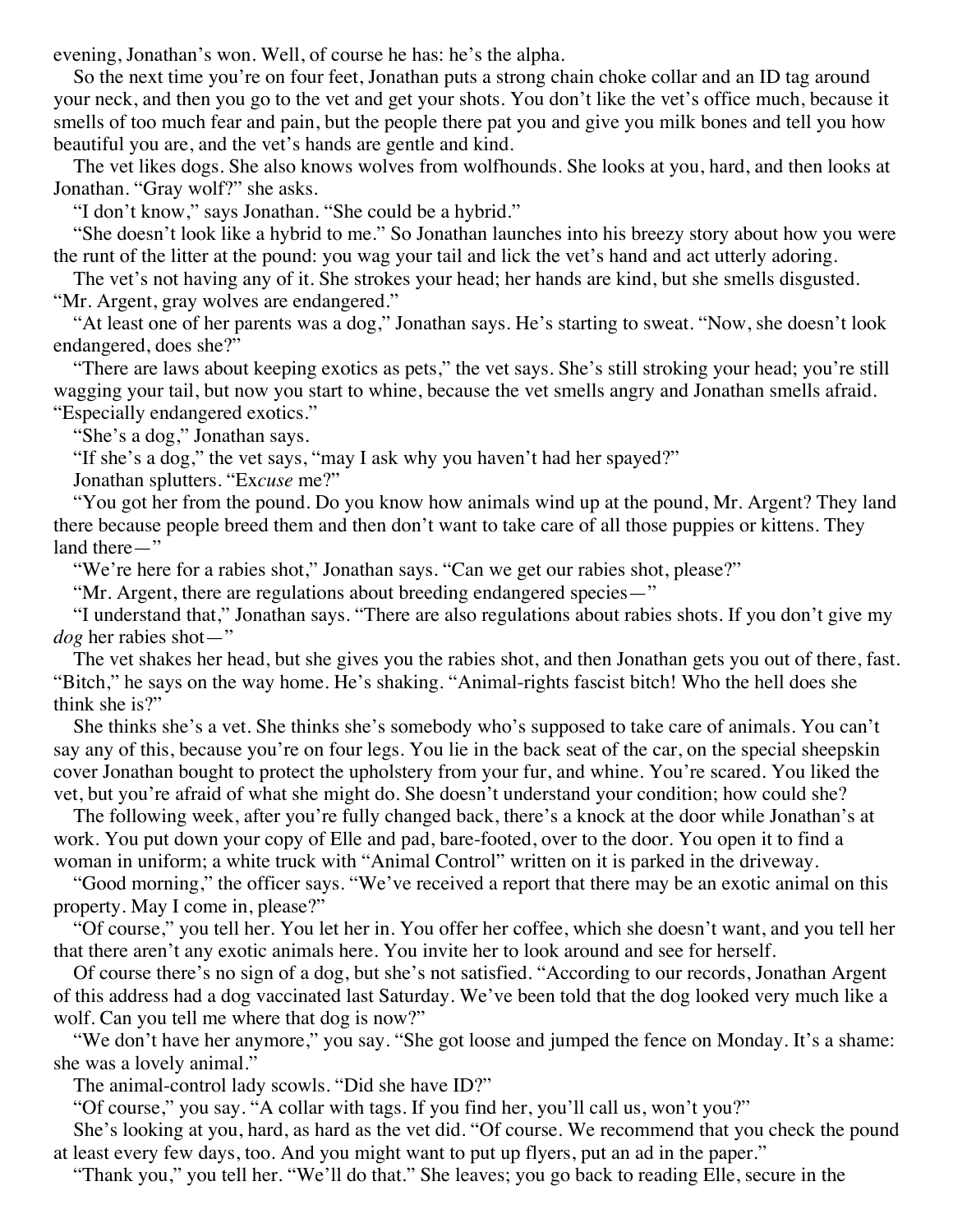knowledge that your collar's tucked into your underwear drawer upstairs and that Jessie will never show up at the pound.

Jonathan's incensed when he hears about this. He reels off a string of curses about the vet. "Do you think you could rip her throat out?" he asks.

"No," you say, annoyed. "I don't want to, Jonathan. I liked her. She's doing her job. Wolves don't just attack people: you know better than that. And it wouldn't be smart even if I wanted to: it would just mean people would have to track me down and kill me. Now look, relax. We'll go to a different vet next time, that's all."

"We'll do better than that," Jonathan says. "We'll move."

So you move to the next county over, to a larger house with a larger yard. There's even some wild land nearby, forest and meadows, and that's where you and Jonathan go for walks now. When it's time for your rabies shot the following year, you go to a male vet, an older man who's been recommended by some friends of friends of Jonathan's, people who do a lot of hunting. This vet raises his eyebrows when he sees you. "She's quite large," he says pleasantly. "Fish and Wildlife might be interested in such a large dog. Her size will add another oh, hundred dollars to the bill, Johnny."

"I see." Jonathan's voice is icy. You growl, and the vet laughs.

"Loyal, isn't she? You're planning to breed her, of course."

"Of course," Jonathan snaps.

"Lucrative business, that. Her pups will pay for her rabies shot, believe me. Do you have a sire lined up?"

"Not yet." Jonathan sounds like he's strangling.

The vet strokes your shoulders. You don't like his hands. You don't like the way he touches you. You growl again, and again the vet laughs. "Well, give me a call when she goes into heat. I know some people who might be interested."

"Slimy bastard," Jonathan says when you're back home again. "You didn't like him, Jessie, did you? I'm sorry."

You lick his hand. The important thing is that you have your rabies shot, that your license is up to date, that this vet won't be reporting you to Animal Control. You're legal. You're a good dog.

You're a good wife, too. As Stella, you cook for Jonathan, clean for him, shop. You practice your English while devouring *Cosmopolitan* and *Martha Stewart Living*, in addition to *Elle.* You can't work or go to school, because the week of the full moon would keep getting in the way, but you keep yourself busy. You learn to drive and you learn to entertain; you learn to shave your legs and pluck your eyebrows, to mask your natural odor with harsh chemicals, to walk in high heels. You learn the artful uses of cosmetics and clothing, so that you'll be even more beautiful than you are *au naturel*. You're stunning: everyone says so, tall and slim with long silver hair and pale, piercing blue eyes. Your skin's smooth, your complexion flawless, your muscles lean and taut: you're a good cook, a great fuck, the perfect trophy wife. But of course, during that first year, while Jonathan's thirty-six going on thirty-seven, you're only twenty-one going on twenty-eight. You can keep the accelerated aging from showing: you eat right, get plenty of exercise, become even more skillful with the cosmetics. You and Jonathan are blissfully happy, and his colleagues, the old fogies in the Anthropology Department, are jealous. They stare at you when they think no one's looking. "They'd all love to fuck you," Jonathan gloats after every party, and after every party, he does just that.

Most of Jonathan's colleagues are men. Most of their wives don't like you, although a few make resolute efforts to be friendly, to ask you to lunch. Twenty-one going on twenty-eight, you wonder if they somehow sense that you aren't one of them, that there's another side to you, one with four feet. Later you'll realize that even if they knew about Jessie, they couldn't hate and fear you any more than they already do. They fear you because you're young, because you're beautiful and speak English with an exotic accent, because their husbands can't stop staring at you. They know their husbands want to fuck you. The wives may not be young and beautiful any more, but they're no fools. They lost the luxury of innocence when they lost their smooth skin and flawless complexions.

The only person who asks you to lunch and seems to mean it is Diane Harvey. She's forty-five, with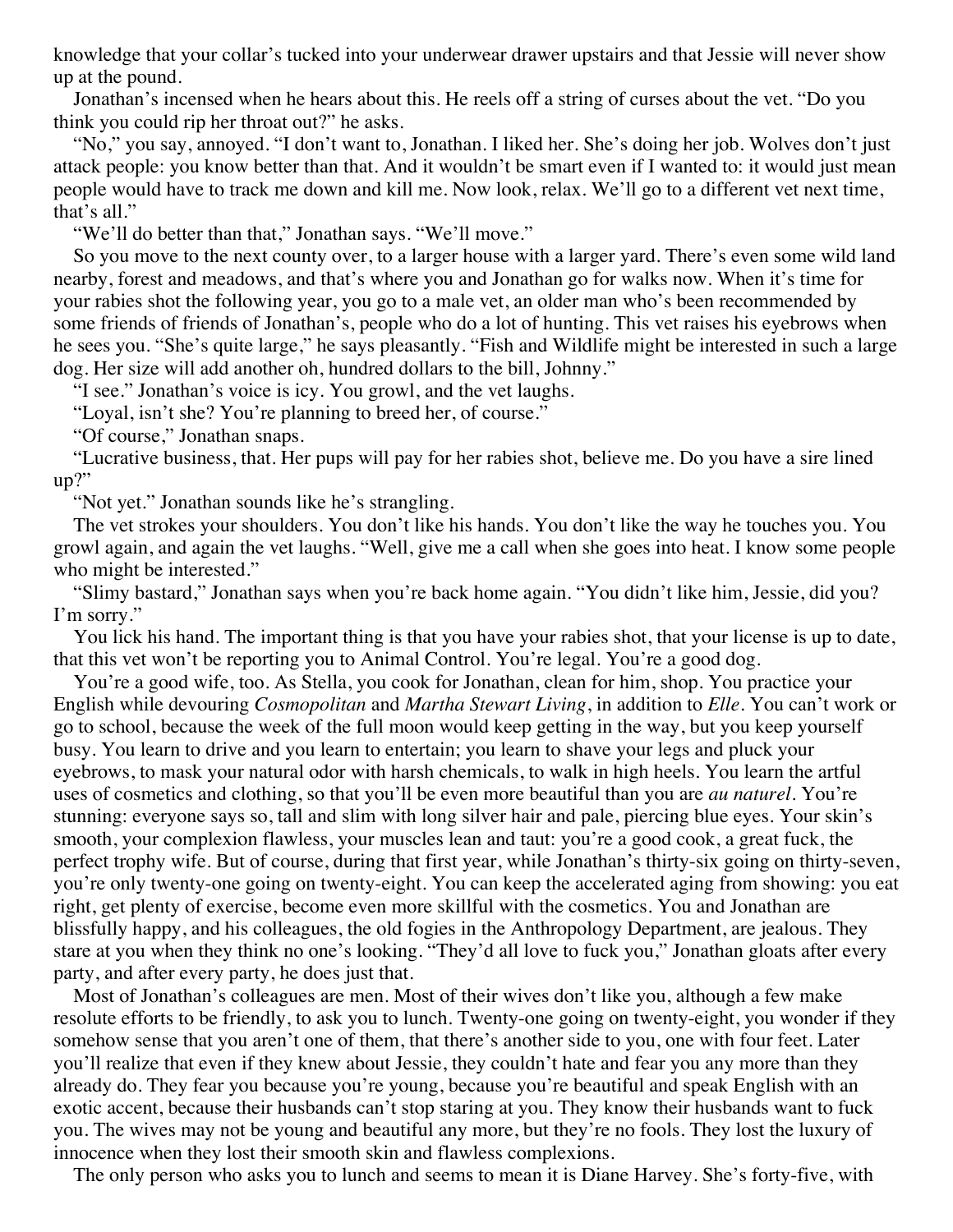thin gray hair and a wide face that's always smiling. She runs her own computer repair business, and she doesn't hate you. This may be related to the fact that her husband Glen never stares at you, never gets too close to you during conversation; he seems to have no desire to fuck you at all. He looks at Diane the way all the other men look at you: as if she's the most desirable creature on earth, as if just being in the same room with her renders him scarcely able to breathe. He adores his wife, even though they've been married for fifteen years, even though he's five years younger than she is and handsome enough to seduce a younger, more beautiful woman. Jonathan says that Glen must stay with Diane for her salary, which is considerably more than his. You think Jonathan's wrong; you think Glen stays with Diane for herself.

Over lunch, as you gnaw an overcooked steak in a bland fern bar, all glass and wood, Diane asks you kindly when you last saw your family, if you're homesick, whether you and Jonathan have any plans to visit Europe again soon. These questions bring a lump to your throat, because Diane's the only one who's ever asked them. You don't, in fact, miss your family—the parents who taught you to hunt, who taught you the dangers of continuing the line, or the siblings with whom you tussled and fought over scraps of meat—because you've transferred all your loyalty to Jonathan. But two is an awfully small pack, and you're starting to wish Jonathan hadn't had that operation. You're starting to wish you could continue the line, even though you know it would be a foolish thing to do. You wonder if that's why your parents mated, even though they knew the dangers.

"I miss the smells back home," you tell Diane, and immediately you blush, because it seems like such a strange thing to say, and you desperately want this kind woman to like you. As much as you love Jonathan, you yearn for someone else to talk to.

But Diane doesn't think it's strange. "Yes," she says, nodding, and tells you about how homesick she still gets for her grandmother's kitchen, which had a signature smell for each season: basil and tomatoes in the summer, apples in the fall, nutmeg and cinnamon in winter, thyme and lavender in the spring. She tells you that she's growing thyme and lavender in her own garden; she tells you about her tomatoes.

She asks you if you garden. You say no. In truth, you're not a big fan of vegetables, although you enjoy the smell of flowers, because you enjoy the smell of almost anything. Even on two legs, you have a far better sense of smell than most people do; you live in a world rich with aroma, and even the scents most people consider noxious are interesting to you. As you sit in the sterile fern bar, which smells only of burned meat and rancid grease and the harsh chemicals the people around you have put on their skin and hair, you realize that you really do miss the smells of home, where even the gardens smell older and wilder than the woods and meadows here.

You tell Diane, shyly, that you'd like to learn to garden. Could she teach you?

So she does. One Saturday afternoon, much to Jonathan's bemusement, Diane comes over with topsoil and trowels and flower seeds, and the two of you measure out a plot in the backyard, and plant and water and get dirt under your nails, and it's quite wonderful, really, about the best fun you've had on two legs, aside from sportfucks with Jonathan. Over dinner, after Diane's left, you try to tell Jonathan how much fun it was, but he doesn't seem particularly interested. He's glad you had a good time, but really, he doesn't want to hear about seeds. He wants to go upstairs and have sex.

So you do.

Afterwards, you go through all of your old issues of *Martha Stewart Living,* looking for gardening tips.

You're ecstatic. You have a hobby now, something you can talk to the other wives about. Surely some of them garden. Maybe, now, they won't hate you. So at the next party, you chatter brightly about gardening, but somehow all the wives are still across the room, huddled around a table, occasionally glaring in your direction, while the men cluster around you, their eyes bright, nodding eagerly at your descriptions of weeds and aphids.

You know something's wrong here. Men don't like gardening, do they? Jonathan certainly doesn't. Finally one of the wives, a tall blonde with a tennis tan and good bones, stalks over and pulls her husband away by the sleeve. "Time to go home now," she tells him, and curls her lip at you.

You know that look. You know a snarl when you see it, even if the wife's too civilized to produce an actual growl.

You ask Diane about this the following week, while you're in her garden, admiring her tomato plants.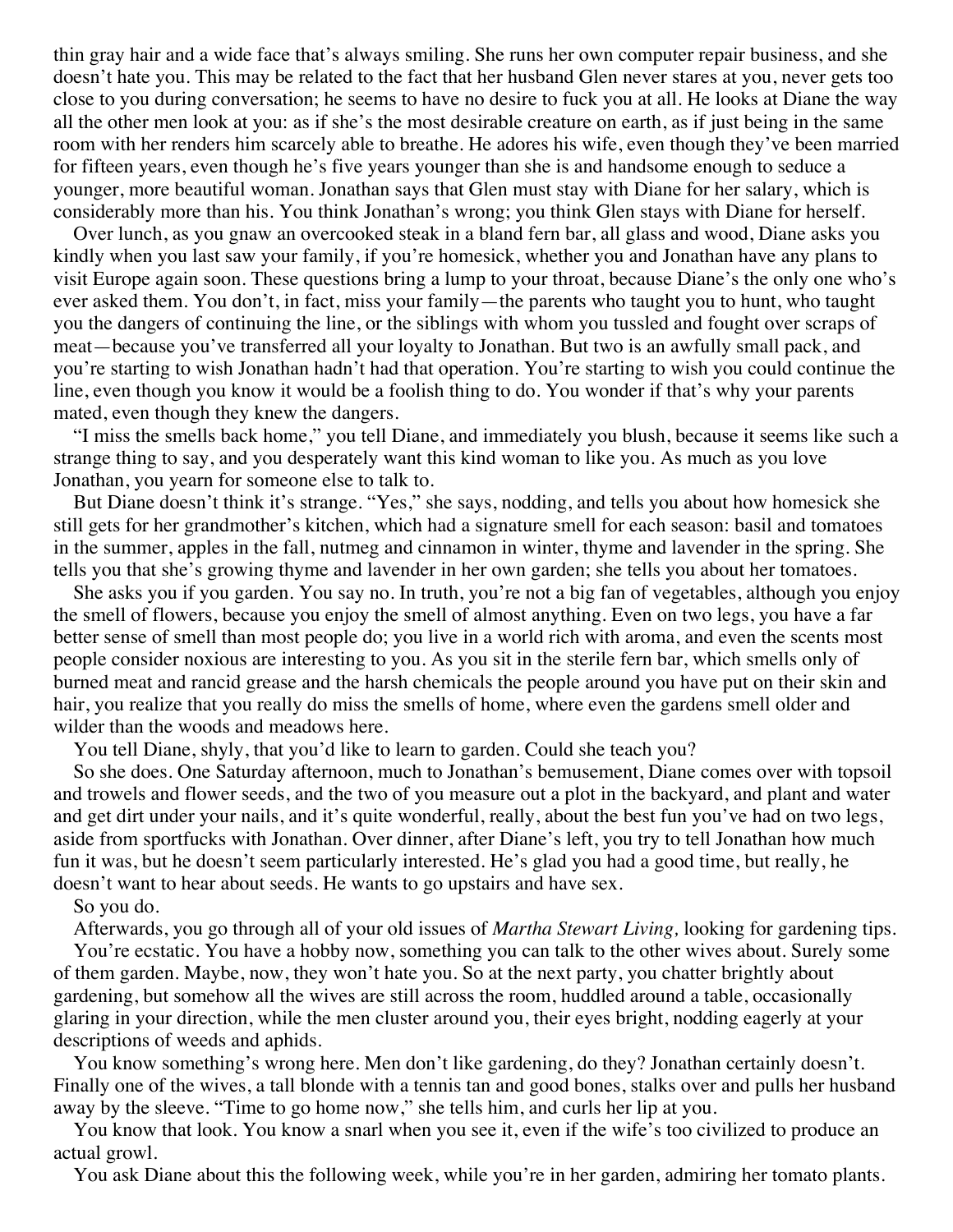"Why do they hate me?" you ask Diane.

"Oh, Stella," she says, and sighs. "You really don't know, do you?" You shake your head, and she goes on. "They hate you because you're young and beautiful, even though that's not your fault. The ones who have to work hate you because you don't, and the ones who don't have to work, whose husbands support them, hate you because they're afraid their husbands will leave them for younger, more beautiful women. Do you understand?"

You don't, not really, even though you're now twenty-eight going on thirty-five. "Their husbands can't leave them for me," you tell Diane. "I'm married to Jonathan. I don't want any of their husbands." But even as you say it, you know that's not the point.

A few weeks later, you learn that the tall blonde's husband has indeed left her, for an aerobics instructor twenty years his junior. "He showed me a picture," Jonathan says, laughing. "She's a big-hair bimbo. She's not half as beautiful as you are."

"What does that have to do with it?" you ask him. You're angry, and you aren't sure why. You barely know the blonde, and it's not as if she's been nice to you. "His poor wife! That was a terrible thing for him to do!"

"Of course it was," Jonathan says soothingly.

"Would you leave me if I wasn't beautiful anymore?" you ask him.

"Nonsense, Stella. You'll always be beautiful."

But that's when Jonathan's going on thirty-eight and you're going on thirty-five. The following year, the balance begins to shift. He's going on thirty-nine; you're going on forty-two. You take exquisite care of yourself, and really, you're as beautiful as ever, but there are a few wrinkles now, and it takes hours of crunches to keep your stomach as flat as it used to be.

Doing crunches, weeding in the garden, you have plenty of time to think. In a year, two at the most, you'll be old enough to be Jonathan's mother, and you're starting to think he might not like that. And you've already gotten wind of catty faculty-wife gossip about how quickly you're showing your age. The faculty wives see every wrinkle, even through artfully applied cosmetics.

During that thirty-five to forty-two year, Diane and her husband move away, so now you have no one with whom to discuss your wrinkles or the catty faculty wives. You don't want to talk to Jonathan about any of it. He still tells you how beautiful you are, and you still have satisfying sportfucks. You don't want to give him any ideas about declining desirability.

You do a lot of gardening that year: flowers—especially roses—and herbs, and some tomatoes in honor of Diane, and because Jonathan likes them. Your best times are the two-foot times in the garden and the four-foot times in the forest, and you think it's no coincidence that both of these involve digging around in the dirt. You write long letters to Diane, on e-mail or, sometimes, when you're saying something you don't want Jonathan to find on the computer, on old-fashioned paper. Diane doesn't have much time to write back, but does send the occasional e-mail note, the even rarer postcard. You read a lot, too, everything you can find: newspapers and novels and political analysis, literary criticism, true crime, ethnographic studies. You startle some of Jonathan's colleagues by casually dropping odd bits of information about their field, about other fields, about fields they've never heard of: forensic geography, agricultural ethics, poststructuralist mining. You think it's no coincidence that the obscure disciplines you're most interested in involve digging around in the dirt.

Some of Jonathan's colleagues begin to comment not only on your beauty, but on your intelligence. Some of them back away a little bit. Some of the wives, although not many, become a little friendlier, and you start going out to lunch again, although not with anyone you like as much as Diane.

The following year, the trouble starts. Jonathan's going on forty; you're going on forty-nine. You both work out a lot; you both eat right. But Jonathan's hardly wrinkled at all yet, and your wrinkles are getting harder to hide. Your stomach refuses to stay completely flat no matter how many crunches you do; you've developed the merest hint of cottage-cheese thighs. You forego your old look, the slinky, skintight look, for long flowing skirts and dresses, accented with plenty of silver. You're going for exotic, elegant, and you're getting there just fine; heads still turn to follow you in the supermarket. But the sportfucks are less frequent, and you don't know how much of this is normal aging and how much is lack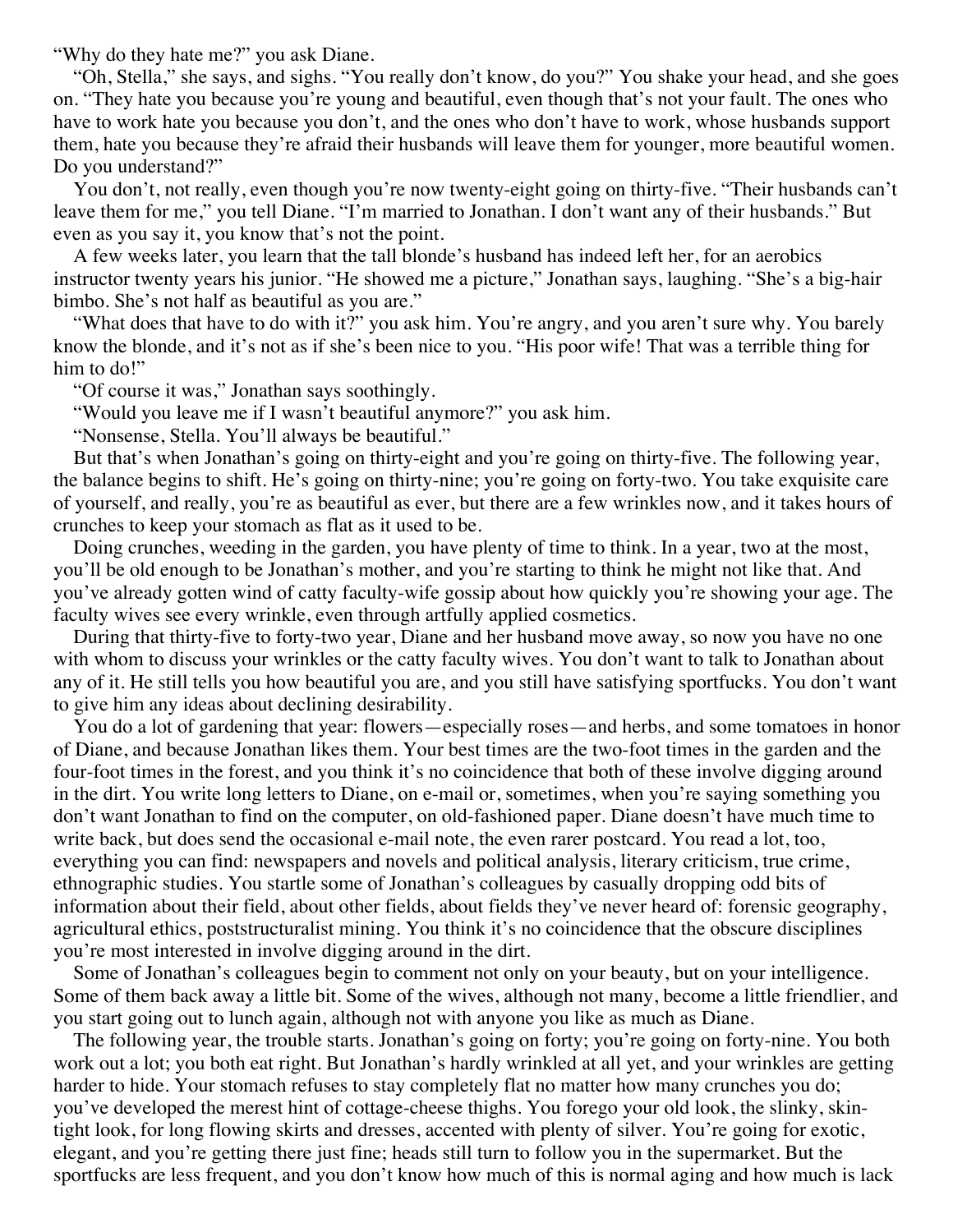of interest on Jonathan's part. He doesn't seem quite as enthusiastic as he once did. He no longer brings you herbal tea and hot water bottles during your transitions; the walks in the woods are a little shorter than they used to be, the ball-throwing sessions in the meadows more perfunctory.

And then one of your new friends, over lunch, asks you tactfully if anything's wrong, if you're ill, because, well, you don't look quite yourself. Even as you assure her that you're fine, you know she means that you look a lot older than you did last year.

At home, you try to discuss this with Jonathan. "We knew it would be a problem eventually," you tell him. "I'm afraid that other people are going to notice, that someone's going to figure it out—"

"Stella, sweetheart, no one's going to figure it out." He's annoyed, impatient. "Even if they think you're aging unusually quickly, they won't make the leap to Jessie. It's not in their worldview. It wouldn't occur to them even if you were aging a hundred years for every one of theirs. They'd just think you had some unfortunate metabolic condition, that's all."

Which, in a manner of speaking, you do. You wince. It's been five weeks since the last sportfuck. "Does it bother you that I look older?" you ask Jonathan.

"Of course not, Stella!" But since he rolls his eyes when he says this, you're not reassured. You can tell from his voice that he doesn't want to be having this conversation, that he wants to be somewhere else, maybe watching TV. You recognize that tone. You've heard Jonathan's colleagues use it on their wives, usually while staring at you.

You get through the year. You increase your workout schedule, mine *Cosmo* for bedroom tricks to pique Jonathan's flagging interest, consider and reject liposuction for your thighs. You wish you could have a facelift, but the recovery period's a bit too long, and you're not sure how it would work with your transitions. You read and read and read, and command an increasingly subtle grasp of the implications of, the interconnections between, different areas of knowledge: ecotourism, Third World famine relief, art history, automobile design. Your lunchtime conversations become richer, your friendships with the faculty wives more genuine.

You know that your growing wisdom is the benefit of aging, the compensation for your wrinkles and for your fading—although fading slowly, as yet—beauty.

You also know that Jonathan didn't marry you for wisdom.

And now it's the following year, the year you're old enough to be Jonathan's mother, although an unwed teenage one: you're going on fifty-six while he's going on forty-one. Your silver hair's losing its luster, becoming merely gray. Sportfucks coincide, more or less, with major national holidays. Your thighs begin to jiggle when you walk, so you go ahead and have the liposuction, but Jonathan doesn't seem to notice anything but the outrageous cost of the procedure.

You redecorate the house. You take up painting, with enough success to sell some pieces in a local gallery. You start writing a book about gardening as a cure for ecotourism and agricultural abuses, and you negotiate a contract with a prestigious university press. Jonathan doesn't pay much attention to any of this. You're starting to think that Jonathan would only pay attention to a full-fledged Lon Chaney imitation, complete with bloody fangs, but if that was ever in your nature, it certainly isn't now. Jonathan and Martha Stewart have civilized you.

On four legs, you're still magnificent, eliciting exclamations of wonder from other pet owners when you meet them in the woods. But Jonathan hardly ever plays ball in the meadow with you anymore; sometimes he doesn't even take you to the forest. Your walks, once measured in hours and miles, now clock in at minutes and suburban blocks. Sometimes Jonathan doesn't even walk you. Sometimes he just shoos you out into the backyard to do your business. He never cleans up after you, either. You have to do that yourself, scooping old poop after you've returned to two legs.

A few times you yell at Jonathan about this, but he just walks away, even more annoyed than usual. You know you have to do something to remind him that he loves you, or loved you once; you know you have to do something to reinsert yourself into his field of vision. But you can't imagine what. You've already tried everything you can think of.

There are nights when you cry yourself to sleep. Once, Jonathan would have held you; now he rolls over, turning his back to you, and scoots to the farthest edge of the mattress.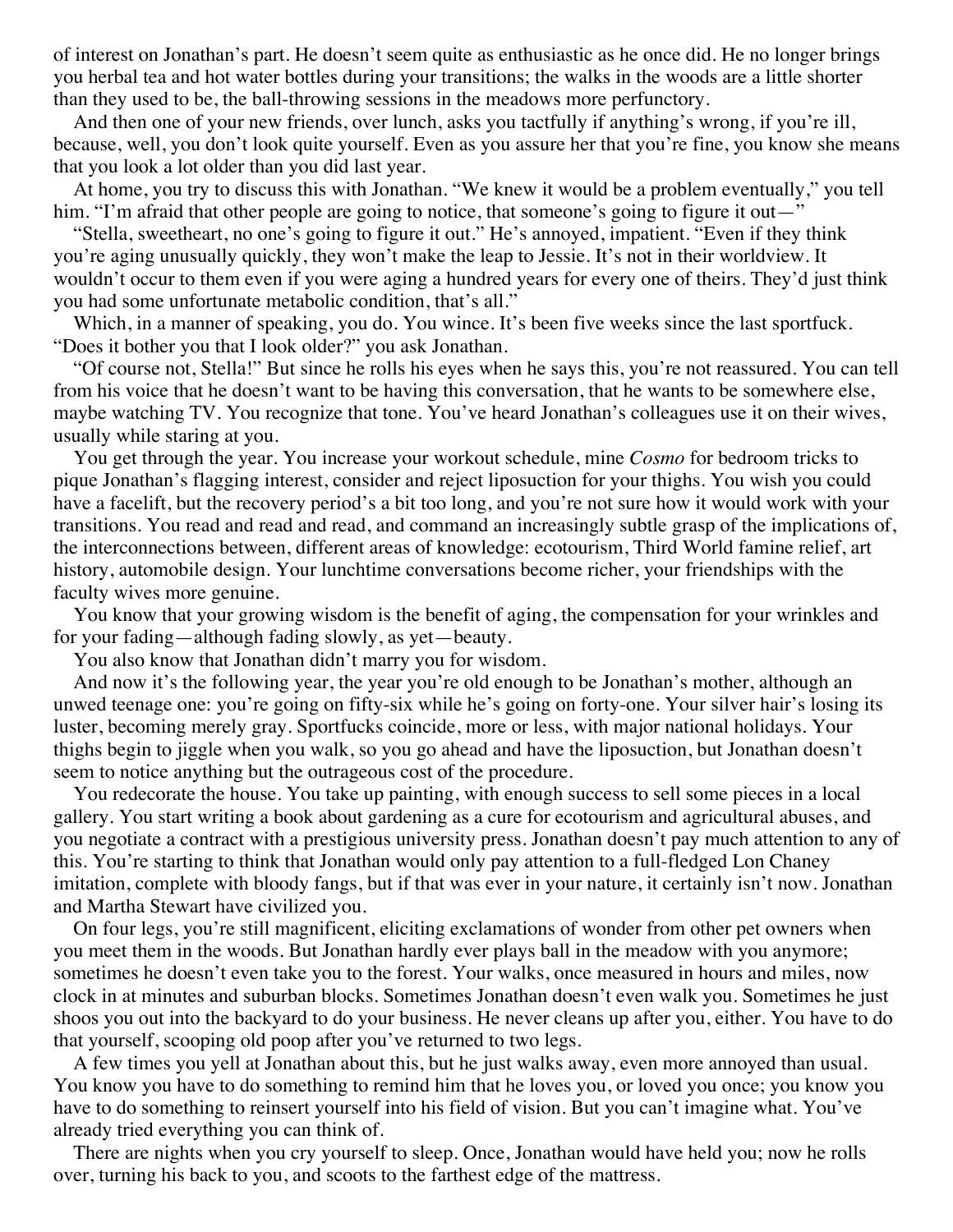During that terrible time, the two of you go to a faculty party. There's a new professor there, a female professor, the first one the Anthropology Department has hired in ten years. She's in her twenties, with long black hair and perfect skin, and the men cluster around her the way they used to cluster around you.

Jonathan's one of them.

Standing with the other wives, pretending to talk about new films, you watch Jonathan's face. He's rapt, attentive, totally focused on the lovely young woman, who's talking about her research into ritual scarification in New Guinea. You see Jonathan's eyes stray surreptitiously, when he thinks no one will notice, to her breasts, her thighs, her ass.

You know Jonathan wants to fuck her. And you know it's not her fault, any more than it was ever yours. She can't help being young and pretty. But you hate her anyway. Over the next few days, you discover that what you hate most, hate even more than Jonathan wanting to fuck this young woman, is what your hate is doing to you: to your dreams, to your insides. The hate's your problem, you know; it's not Jonathan's fault, any more than his lust for the young professor is hers. But you can't seem to get rid of it, and you can sense it making your wrinkles deeper, shriveling you as if you're a piece of newspaper thrown into a fire.

You write Diane a long, anguished letter about as much of this as you can safely tell her. Of course, since she hasn't been around for a few years, she doesn't know how much older you look, so you simply say that you think Jonathan's fallen out of love with you since you're over forty now. You write the letter on paper, and send it through the mail.

Diane writes back, and not a postcard this time: she sends five single-spaced pages. She says that Jonathan's probably going through a mid-life crisis. She agrees that his treatment of you is, in her words, "barbaric." "Stella, you're a beautiful, brilliant, accomplished woman. I've never known anyone who's grown so much, or in such interesting ways, in such a short time. If Jonathan doesn't appreciate that, then he's an ass, and maybe it's time to ask yourself if you'd be happier elsewhere. I hate to recommend divorce, but I also hate to see you suffering so much. The problem, of course, is economic: can you support yourself if you leave? Is Jonathan likely to be reliable with alimony? At least—small comfort, I know—there are no children who need to be considered in all this. I'm assuming that you've already tried couples therapy. If you haven't, you should."

This letter plunges you into despair. No, Jonathan isn't likely to be reliable with alimony. Jonathan isn't likely to agree to couples therapy, either. Some of your lunchtime friends have gone that route, and the only way they ever got their husbands into the therapist's office was by threatening divorce on the spot. If you tried this, it would be a hollow threat. Your unfortunate metabolic condition won't allow you to hold any kind of normal job, and your writing and painting income won't support you, and Jonathan knows all that as well as you do. And your continued safety's in his hands. If he exposed you—

You shudder. In the old country, the stories ran to peasants with torches. Here, you know, laboratories and scalpels would be more likely. Neither option's attractive.

You go to the art museum, because the bright, high, echoing rooms have always made it easier for you to think. You wander among abstract sculpture and impressionist paintings, among still-lifes and landscapes, among portraits. One of the portraits is of an old woman. She has white hair and many wrinkles; her shoulders stoop as she pours a cup of tea. The flowers on the china are the same pale, luminous blue as her eyes, which are, you realize, the same blue as your own.

The painting takes your breath away. This old woman is beautiful. You know the painter, a nineteenthcentury English duke, thought so too.

You know Jonathan wouldn't.

You decide, once again, to try to talk to Jonathan. You make him his favorite meal, serve him his favorite wine, wear your most becoming outfit, gray silk with heavy silver jewelry. Your silver hair and blue eyes gleam in the candlelight, and the candlelight, you know, hides your wrinkles.

This kind of production, at least, Jonathan still notices. When he comes into the dining room for dinner, he looks at you and raises his eyebrows. "What's the occasion?"

"The occasion's that I'm worried," you tell him. You tell him how much it hurts you when he turns away from your tears. You tell him how much you miss the sportfucks. You tell him that since you clean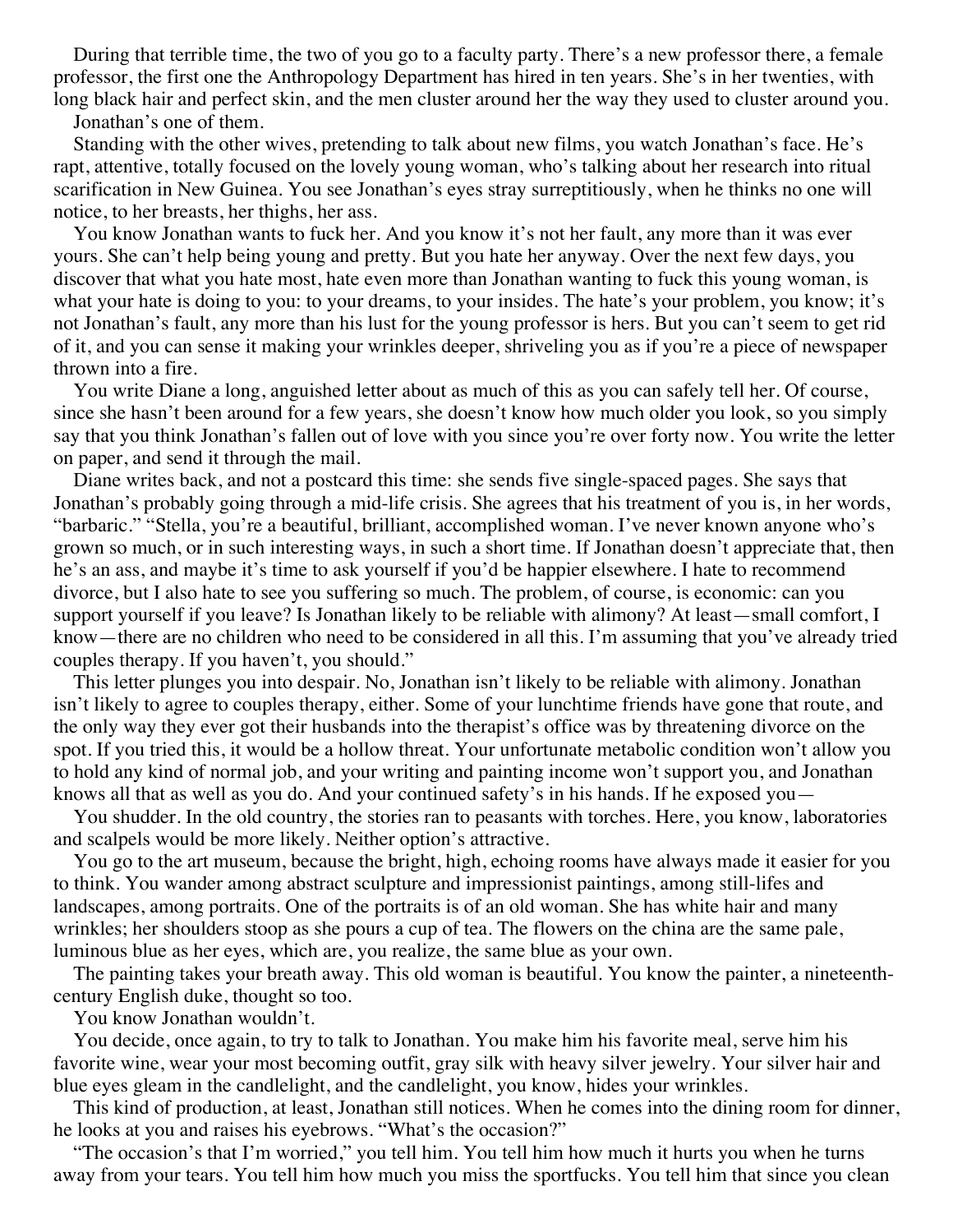up his messes more than three weeks out of every month, he can damn well clean up yours when you're on four legs. And you tell him that if he doesn't love you any more, doesn't want you any more, you'll leave. You'll go back home, to the village on the edge of the forest near an Alp, and try to make a life for yourself.

"Oh, Stella," he says. "Of course I still love you!" You can't tell if he sounds impatient or contrite, and it terrifies you that you might not know the difference. "How could you even *think* of leaving me? After everything I've given you, everything I've done for you—"

"That's been changing," you tell him, your throat raw. "The changes are the problem. Jonathan—" "I can't believe you'd try to hurt me like this! I can't believe—"

"Jonathan, I'm *not* trying to hurt you! I'm reacting to the fact that you're hurting me! Are you going to stop hurting me, or not?"

He glares at you, pouting, and it strikes you that after all, he's very young, much younger than you are. "Do you have any idea how ungrateful you're being? Not many men would put up with a woman like you!"

## "*Jonathan*!"

"I mean, do you have any idea how hard it's been for me? All the secrecy, all the lying, having to walk the damn dog—"

"You used to enjoy walking the damn dog." You struggle to control your breathing, struggle not to cry. "All right, look, you've made yourself clear. I'll leave. I'll go home."

"You'll do no such thing!"

You close your eyes. "Then what do you want me to do? Stay here, knowing you hate me?"

"I don't hate you! You hate me! If you didn't hate me, you wouldn't be threatening to leave!" He gets up and throws his napkin down on the table; it lands in the gravy boat. Before leaving the room, he turns and says, "I'm sleeping in the guestroom tonight."

"Fine," you tell him dully. He leaves, and you discover that you're trembling, shaking the way a terrier would, or a poodle. Not a wolf.

Well. He's made himself very plain. You get up, clear away the uneaten dinner you spent all afternoon cooking, and go upstairs to your bedroom. Yours, now: not Jonathan's anymore. You change into jeans and a sweatshirt. You think about taking a hot bath, because all your bones ache, but if you allow yourself to relax into warm water, you'll fall apart; you'll dissolve into tears, and there are things you have to do. Your bones aren't aching just because your marriage has ended; they're aching because the transition is coming up, and you need to make plans before it starts.

So you go into your study, turn on the computer, call up an internet travel agency. You book a flight back home for ten days from today, when you'll definitely be back on two feet again. You charge the ticket to your credit card. The bill will arrive here in another month, but by then you'll be long gone. Let Jonathan pay it.

Money. You have to think about how you'll make money, how much money you'll take with you—but you can't think about it now. Booking the flight has hit you like a blow. Tomorrow, when Jonathan's at work, you'll call Diane and ask her advice on all of this. You'll tell her you're going home. She'll probably ask you to come stay with her, but you can't, because of the transitions. Diane, of all the people you know, might understand, but you can't imagine summoning the energy to explain.

It takes all the energy you have to get yourself out of the study, back into your bedroom. You cry yourself to sleep, and this time Jonathan's not even across the mattress from you. You find yourself wondering if you should have handled the dinner conversation differently, if you should have kept yourself from yelling at him about the turds in the yard, if you should have tried to seduce him first, if—

The ifs could go on forever. You know that. You think about going home. You wonder if you'll still know anyone there. You realize how much you'll miss your garden, and you start crying again.

Tomorrow, first thing, you'll call Diane.

But when tomorrow comes, you can barely get out of bed. The transition has arrived early, and it's a horrible one, the worst ever. You're in so much pain you can hardly move. You're in so much pain that you moan aloud, but if Jonathan hears, he doesn't come in. During the brief pain-free intervals when you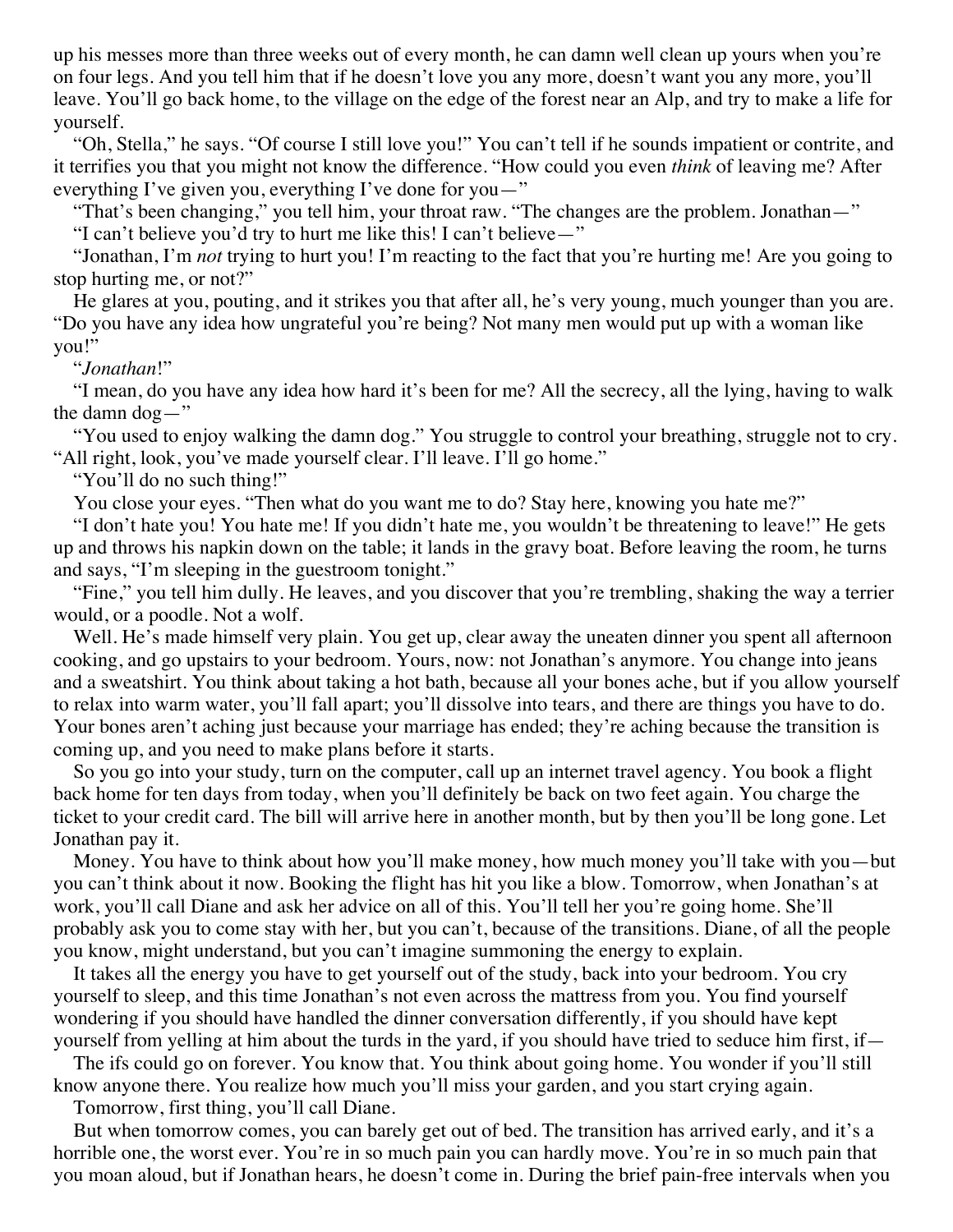can think lucidly, you're grateful that you booked your flight as soon as you did. And then you realize that the bedroom door is closed, and that Jessie won't be able to open it herself. You need to get out of bed. You need to open the door.

You can't. The transition's too far advanced. It's never been this fast; that must be why it hurts so much. But the pain, paradoxically, makes the transition seem longer than a normal one, rather than shorter. You moan, and whimper, and lose all track of time, and finally howl, and then, blessedly, the transition's over. You're on four feet.

You can get out of bed now, and you do, but you can't leave the room. You howl, but if Jonathan's here, if he hears you, he doesn't come.

There's no food in the room. You left the master bathroom toilet seat up, by chance, so there's water, full of interesting smells. That's good. And there are shoes to chew on, but they offer neither nourishment nor any real comfort. You're hungry. You're lonely. You're afraid. You can smell Jonathan in the room —in the shoes, in the sheets, in the clothing in the closet—but Jonathan himself won't come, no matter how much you howl.

And then, finally, the door opens. It's Jonathan. "Jessie," he says. "Poor Jessie. You must be so hungry; I'm sorry." He's carrying your leash; he takes your collar out of your underwear drawer and puts it on you and attaches the leash, and you think you're going for a walk now. You're ecstatic. Jonathan's going to walk you again. Jonathan still loves you.

"Let's go outside, Jess," he says, and you dutifully trot down the stairs to the front door. But instead he says, "Jessie, this way. Come on, girl," and leads you on your leash to the family room at the back of the house, to the sliding glass doors that open onto the back yard. You're confused, but you do what Jonathan says. You're desperate to please him. Even if he's no longer quite Stella's husband, he's still Jessie's alpha.

He leads you into the backyard. There's a metal pole in the middle of the backyard. That didn't used to be there. Your canine mind wonders if it's a new toy. You trot up and sniff it, cautiously, and as you do, Jonathan clips one end of your leash onto a ring in the top of the pole.

You yip in alarm. You can't move far; it's not that long a leash. You strain against the pole, the leash, the collar, but none of them give; the harder you pull, the harder the choke collar makes it for you to breathe. Jonathan's still next to you, stroking you, calm, reassuring. "It's okay, Jess. I'll bring you food and water, all right? You'll be fine out here. It's just for tonight. Tomorrow we'll go for a nice long walk, I promise."

Your ears perk up at "walk," but you still whimper. Jonathan brings your food and water bowls outside and puts them within reach.

You're so glad to have the food that you can't think about being lonely or afraid. You gobble your Alpo, and Jonathan strokes your fur and tells you what a good dog you are, what a beautiful dog, and you think maybe everything's going to be all right, because he hasn't stroked you this much in months, hasn't spent so much time talking to you, admiring you.

Then he goes inside again. You strain towards the house, as much as the choke collar will let you. You catch occasional glimpses of Jonathan, who seems to be cleaning. Here he is dusting the picture frames: here he is running the vacuum cleaner. Now he's cooking—beef stroganoff, you can smell it—and now he's lighting candles in the dining room.

You start to whimper. You whimper even more loudly when a car pulls into the driveway on the other side of the house, but you stop when you hear a female voice, because you want to hear what it says. "So terrible that your wife left you. You must be devastated."

"Yes, I am. But I'm sure she's back in Europe now, with her family. Here, let me show you the house." And when he shows her the family room, you see her: in her twenties, with long black hair and perfect skin. And you see how Jonathan looks at her, and you start to howl in earnest.

"Jesus," Jonathan's guest says, peering out at you through the dusk. "What the hell is that? A wolf?"

"My sister's dog," Jonathan says. "Husky-wolfhound mix. I'm taking care of her while my sister's away on business. She can't hurt you: don't be afraid." And he touches the woman's shoulder to silence her fear, and she turns towards him, and they walk into the dining room. And then, after a while, the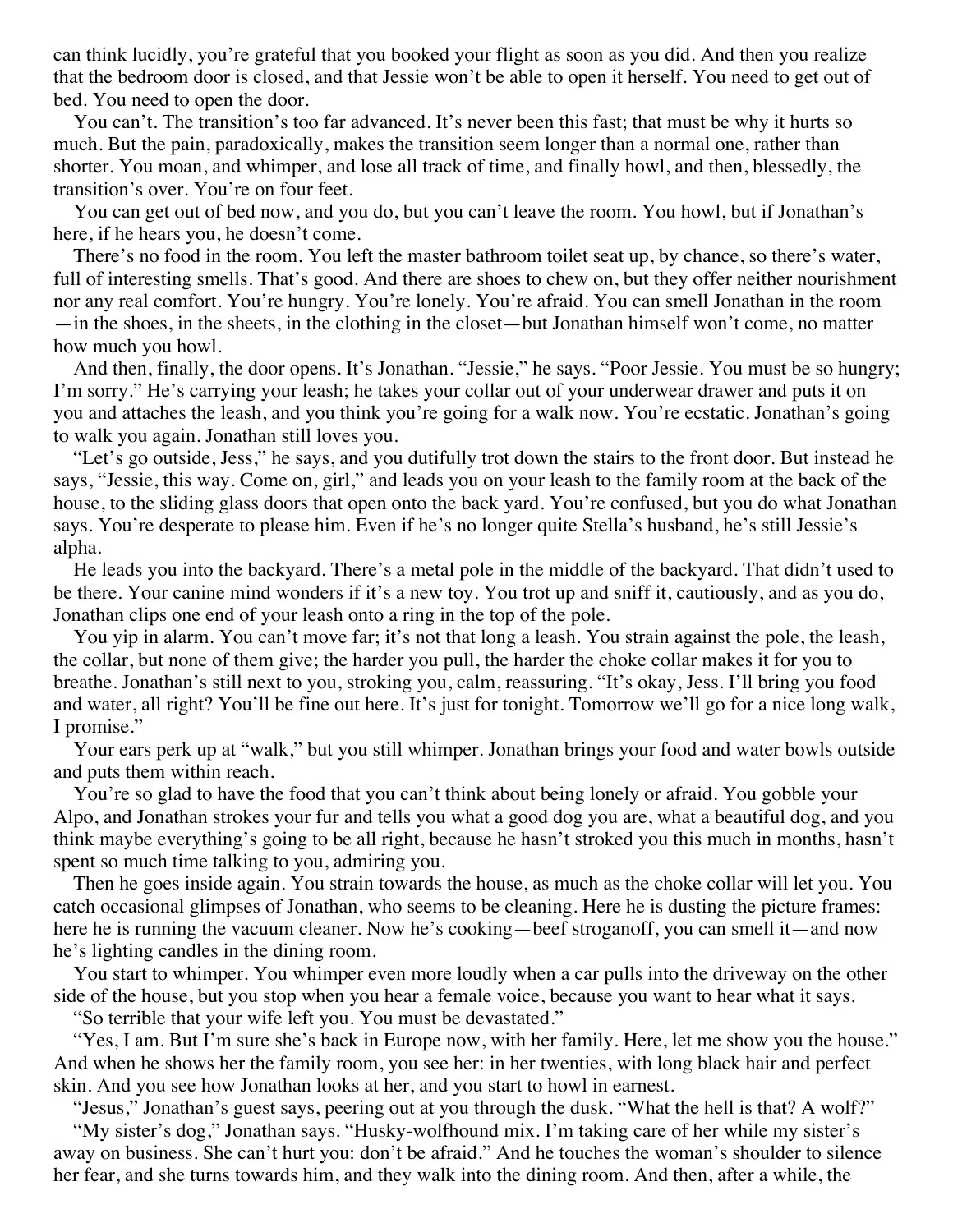bedroom light flicks on, and you hear laughter and other noises, and you start to howl again.

You howl all night, but Jonathan doesn't come outside. The neighbors yell at Jonathan a few times —*Shut that dog up, goddammit!*—but Jonathan will never come outside again. You're going to die here, tethered to this stake.

But you don't. Towards dawn you finally stop howling; you curl up and sleep, exhausted, and when you wake up the sun's higher and Jonathan's coming through the open glass doors. He's carrying another dish of Alpo, and he smells of soap and shampoo. You can't smell the woman on him.

You growl anyway, because you're hurt and confused. "Jessie," he says. "Jessie, it's all right. Poor beautiful Jessie. I've been mean to you, haven't I? I'm so sorry."

He does sound sorry, truly sorry. You eat the Alpo, and he strokes you, the same way he did last night, and then he unsnaps your leash from the pole and says, "Okay, Jess, through the gate into the driveway, okay? We're going for a ride."

You don't want to go for a ride. You want to go for a walk. Jonathan promised you a walk. You growl. "Jessie! Into the car, now! We're going to another meadow, Jess. It's farther away than our old one, but someone told me he saw rabbits there, and he said it's really big. You'd like to explore a new place, wouldn't you?"

You don't want to go to a new meadow. You want to go to the old meadow, the one where you know the smell of every tree and rock. You growl again.

"Jessie, you're being a *very bad dog*! Now get in the car. Don't make me call Animal Control."

You whine. You're scared of Animal Control, the people who wanted to take you away so long ago, when you lived in that other county. You know that Animal Control kills a lot of animals, in that county and in this one, and if you die as a wolf, you'll stay a wolf. They'd never know about Stella. As Jessie, you'd have no way to protect yourself except your teeth, and that would only get you killed faster.

So you get into the car, although you're trembling.

In the car, Jonathan seems more cheerful. "Good Jessie. Good girl. We'll go to the new meadow and chase balls now, eh? It's a big meadow. You'll be able to run a long way." And he tosses a new tennis ball into the backseat, and you chew on it, happily, and the car drives along, traffic whizzing past it. When you lift your head from chewing on the ball, you can see trees, so you put your head back down, satisfied, and resume chewing. And then the car stops, and Jonathan opens the door for you, and you hop out, holding your ball in your mouth.

This isn't a meadow. You're in the parking lot of a low concrete building that reeks of excrement and disinfectant and fear, fear, and from the building you hear barking and howling, screams of misery, and in the parking lot are parked two white Animal Control trucks.

You panic. You drop your tennis ball and try to run, but Jonathan has the leash, and he starts dragging you inside the building, and you can't breathe because of the choke collar. You cough, gasping, trying to howl. "Don't fight, Jessie. Don't fight me. Everything's all right."

Everything's not all right. You can smell Jonathan's desperation, can taste your own, and you should be stronger than he is but you can't breathe, and he's saying "Jessie, don't bite me, it will be worse if you bite me, Jessie," and the screams of horror still swirl from the building and you're at the door now, someone's opened the door for Jonathan, someone says, "Let me help you with that dog," and you're scrabbling on the concrete, trying to dig your claws into the sidewalk just outside the door, but there's no purchase, and they've dragged you inside, onto the linoleum, and everywhere are the smells and sounds of terror. Above your own whimpering you hear Jonathan saying, "She jumped the fence and threatened my girlfriend, and then she tried to bite me, so I have no choice, it's such a shame, she's always been such a good dog, but in good conscience I can't—"

You start to howl, because he's lying, *lying*, you never did any of that!

Now you're surrounded by people, a man and two women, all wearing colorful cotton smocks that smell, although faintly, of dog shit and cat pee. They're putting a muzzle on you, and even though you can hardly think through your fear—and your pain, because Jonathan's walked back out the door, gotten into the car and driven away, Jonathan's left you here—even with all of that, you know you don't dare bite or snap. You know your only hope is in being a good dog, in acting as submissive as possible. So you